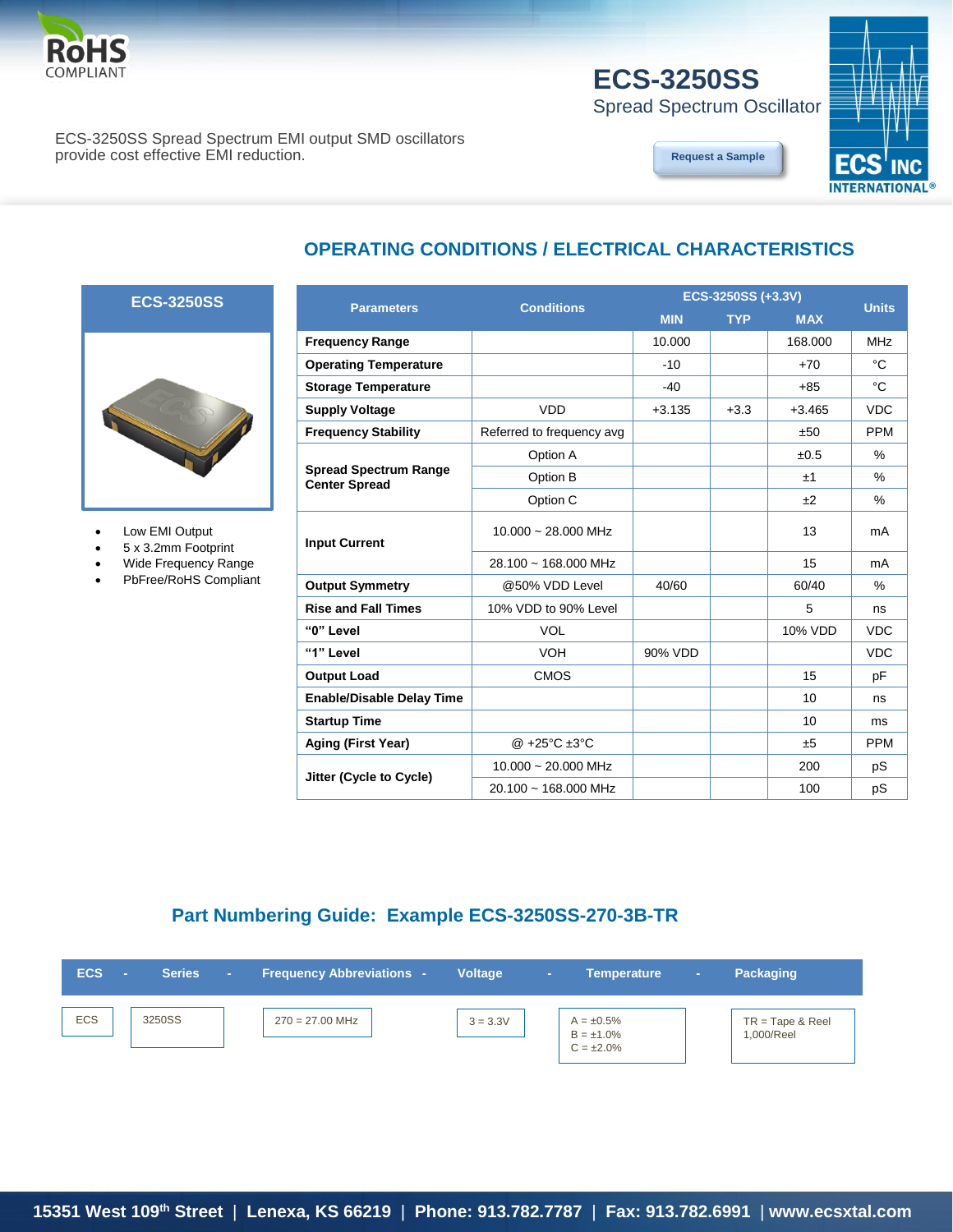

**ECS-3250SS** Spread Spectrum Oscillator



## **Package Dimensions (mm)**







 $1.5$ 

*Figure 2) Land Pattern*

*Figure 1) Top, Side, and Bottom views*

| <b>Pin Connections</b> |                  |  |  |  |  |  |
|------------------------|------------------|--|--|--|--|--|
| #1                     | <b>Tri-State</b> |  |  |  |  |  |
| #2                     | Ground           |  |  |  |  |  |
| #3                     | Output           |  |  |  |  |  |
| #4                     | VDD              |  |  |  |  |  |

| <b>Tri-State Control Voltage</b>                                   |                |  |  |  |  |
|--------------------------------------------------------------------|----------------|--|--|--|--|
| Pad 1                                                              | Pad 3          |  |  |  |  |
| Open                                                               | Oscillation    |  |  |  |  |
| VIH 90% VDD Min.                                                   | Oscillation    |  |  |  |  |
| VIL 10% VDD Max.                                                   | High Impedance |  |  |  |  |
| Note: Internal crystal oscillation to be halted (Pin<br>$#1=VIL$ ) |                |  |  |  |  |

#### **Frequency Abbreviations**

| <b>CODE</b> |
|-------------|
| 240         |
| 250         |
| 270         |
| 400         |
| 540         |
|             |